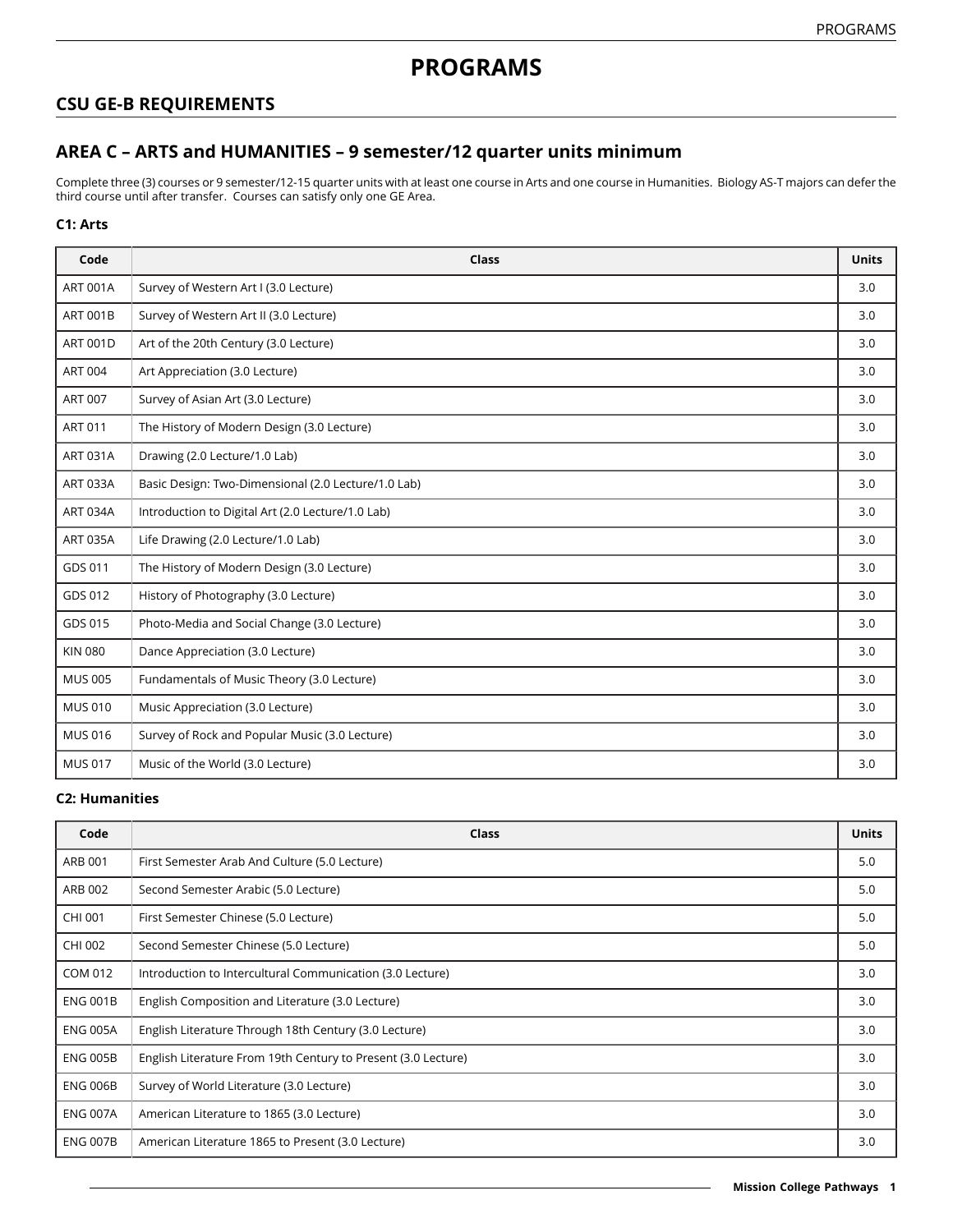| Code             | Class                                                          | <b>Units</b> |
|------------------|----------------------------------------------------------------|--------------|
| <b>ENG 013</b>   | Chicana/o-Latina/o Literature (3.0 Lecture)                    | 3.0          |
| <b>ENG 015</b>   | Introduction to Film Analysis (3.0 Lecture)                    | 3.0          |
| <b>ENG 043</b>   | Classical Mythology (3.0 Lecture)                              | 3.0          |
| <b>ENG 048</b>   | Introduction to Shakespeare (3.0 Lecture)                      | 3.0          |
| <b>ENG 070</b>   | Creative Writing (3.0 Lecture)                                 | 3.0          |
|                  |                                                                |              |
|                  |                                                                |              |
|                  |                                                                |              |
|                  |                                                                |              |
|                  |                                                                |              |
| <b>FRN 001</b>   | First Semester French (Elementary Level) (5.0 Lecture)         | 5.0          |
| <b>FRN 001L</b>  | French Laboratory (0.5 Lab)                                    | 0.5          |
| <b>FRN 002</b>   | Second Semester French (Elementary Level) (5.0 Lecture)        | 5.0          |
| <b>FRN 002L</b>  | French Laboratory (0.5 Lab)                                    | 0.5          |
| <b>FRN 003</b>   | Third Semester French (5.0 Lecture)                            | 5.0          |
| <b>FRN 004</b>   | Fourth Semester French (5.0 Lecture)                           | 5.0          |
| <b>HIS 004A</b>  | History of Western Civilization (3.0 Lecture)                  | 3.0          |
| HIS 004AH        | History of Western Civilization - Honors (3.0 Lecture)         | 3.0          |
| <b>HIS 004B</b>  | History of Western Civilization (3.0 Lecture)                  | 3.0          |
| HIS 004BH        | History of Western Civilization - Honors (3.0 Lecture)         | 3.0          |
| <b>HIS 015</b>   | World History to 1500 (3.0 Lecture)                            | 3.0          |
| <b>HIS 015H</b>  | World History to 1500 - Honors (3.0 Lecture)                   | 3.0          |
| <b>HIS 016</b>   | World History Since 1500 (3.0 Lecture)                         | 3.0          |
| <b>HIS 016H</b>  | World History Since 1500 - Honors (3.0 Lecture)                | 3.0          |
| <b>HIS 017A</b>  | History of the United States to 1877 (3.0 Lecture)             | 3.0          |
| <b>HIS 017AH</b> | History of the United States to 1877 - Honors (3.0 Lecture)    | 3.0          |
| <b>HIS 017B</b>  | History of the United States Since 1877 (3.0 Lecture)          | 3.0          |
| <b>HIS 017BH</b> | History of the United States Since 1877 - Honors (3.0 Lecture) | 3.0          |
| <b>HIS 033</b>   | Women's Issues Past and Present (3.0 Lecture)                  | 3.0          |
| <b>HIS 033H</b>  | Women's Issues Past and Present - Honors (3.0 Lecture)         | 3.0          |
| <b>HUM 001A</b>  | Human Values in and From the Arts (3.0 Lecture)                | 3.0          |
| <b>HUM 001B</b>  | Human Values in and From the Arts (3.0 Lecture)                | 3.0          |
| <b>HUM 007</b>   | International Films (3.0 Lecture)                              | 3.0          |
| <b>HUM 015</b>   | Introduction to Film Analysis (3.0 Lecture)                    | 3.0          |
| <b>HUM 016A</b>  | Hispanic Roots and Culture (3.0 Lecture)                       | 3.0          |
| <b>HUM 018</b>   | African-American Culture and Humanities (3.0 Lecture)          | 3.0          |
| <b>HUM 018H</b>  | African-American Culture and Humanities - Honors (3.0 Lecture) | 3.0          |
| <b>HUM 020</b>   | Asian Roots and Culture (3.0 Lecture)                          | 3.0          |
| <b>HUM 022</b>   | Introduction to Islam (3.0 Lecture)                            | 3.0          |